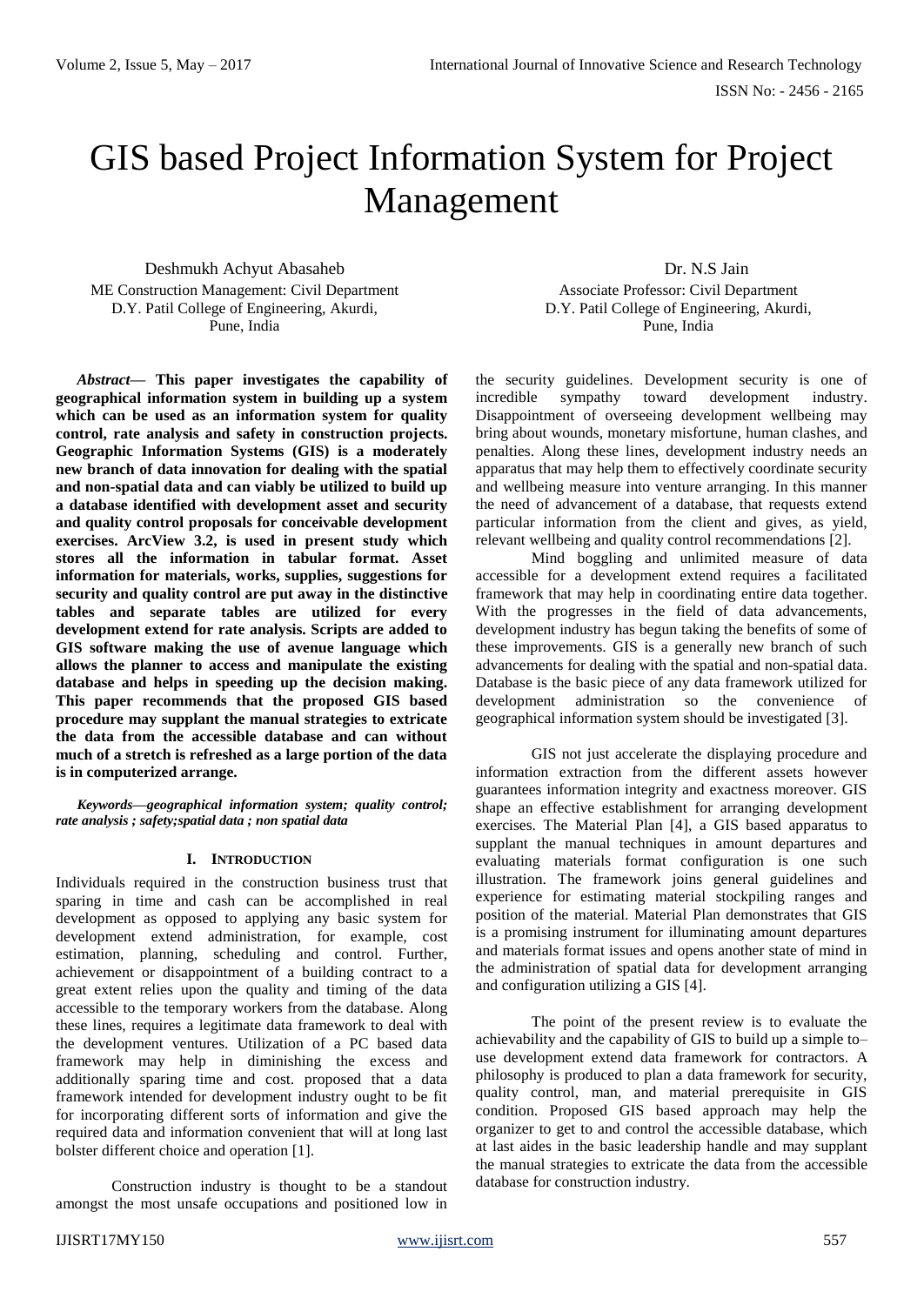ISSN No: - 2456 - 2165

## **II. RESEARCH OBJECTIVE**

The essential target of the paper is to test the feasibility of utilizing GIS for rate analysis and adequately incorporating different sorts of data utilized as a part of construction in GIS condition. The accompanying sub goals were additionally accomplished in building up this framework: [1] Development of the construction database in GIS condition, [2] Use of GIS to replace the manual strategies to extract the data from the accessible database and [3] Integrate security and quality control suggestions with different construction exercises.

## **III. GIS AS A MODELLING TOOL**

GIS is a computerized system which can be used for capturing, storing, analyzing and presenting the geographical data. GIS involves four important components like a computer system, GIS software, human expert and information [5]. GIS action can be gathered into spatial information input, property information administration, data display, data investigation, data examination, and GIS modeling [6]. GIS can deal with both spatial and attribute information, spatial information identifies with the geometry of the components, while attribute information depicts the qualities of the diverse elements and put away in the forbidden frame i.e. in a tabular format. In a table, each row represents a feature while column represents the characteristic of features. Split data system is used to store spatial and attributes data in different files and these are linked together by identification descriptor [ID]. These two arrangements of data records are synchronized so that both can be quarried, broke down, and shown.

Data management feature in GIS software helps in developing a prototype construction project information system (CPIS] in ArcViewGIS 3.2 [8] making the use of a simple data set.

## *A. Resource Database*

Planning a Construction Project Information System (CPIS) in GIS condition include in making diverse tables to store the example information. Putting away, keeping up, and refreshing example assets database are at the center of proposed model CPIS. Isolate tables are utilized to store the information's about work, material, equipment necessities, safety, and quality control suggestions. Extra data can be consolidated in all tables of the database to guarantee development and refresh the framework at later stages. This choice is outlined in a way that lone chose clients, for example, the owner or the framework designer may utilize it. Taking after tables are made in the outline of proposed CPIS:

• Material: The table contains following ten fields: key, list of activities, sand, cement, lime, course aggregate, impervious materials, steel, stones and brick. A key is the regular field in all information tables. The field key is utilized to set up the association between the comparing records of various tables. Field list of activities consists of different activities to be undertaken in a construction project. Each row (record) contains quantity of material required for activities in the corresponding fields (column). Quantities are entered for 10 work units (in  $m<sup>3</sup>$  or  $m<sup>2</sup>$  or m) to stay away from fraction.

- Labour: This table also contains ten fields such as key, list of activities, mason, helper, T&P, blacksmith, carpenter, watchmen, scaffolding, and shuttering. The table is filled in accordance with the data available and number of workers is entered for 10 work units.
- Equipment: This table includes four fields such as key, activity, equipment and rate and here also the rates are entered for 10 work units.
- Safety: This table contains two fields i.e. key and safety recommendations.
- Quality: This table contains two fields i.e. key and quality control recommendations.
- Project: This table contains five fields i.e. key, duration, EST, EFT and amount. Duration provides us with the information about time required for a particular activity for a particular project. EST and EFT are the earliest start and earliest finish time of various activities.

For rate analysis different project tables are used. An information system is established for interrelating data and to make decisions. The information that a contractor requires is details of different activities to be carried out, manpower required, and amount of materials required [9].

## *B. Relationship and Database*

There are two types of table's source (from) and destination (to] table. If we have to add from database table to the project table then, database table is source table and project table is destination table. There are three types of relationships i.e. one-to-one, one-to-many and many-to-one. One-to-one relationship only one record in the destination table is related with only one record in the source table.

Two tables can be joined to each other with the help of JOIN and LINK functions of ArcView. LINK function can be used to establish relationships viz. one-to-one relationship between source and destination table. Once LINK function is established, once we select a record in destination table, it will automatically select the related record in the source table.

## *C. System Functions and Usage*

As indicated by the capacities of programming and the data required by the clients for rate investigation, the elements of the present framework are upgraded. Based upon the appraisal of the user's needs, the prerequisites are converted into framework capacities with the assistance of road programming dialect utilized inside ArcView 3.2. Five capacities for material, labour, equipment, safety and quality are produced and utilized as a part of present CPIS.

- Material: In this case the source table is the material table and project table is the destination table. The tables are then joined as the field called 'key' is available in both the tables. An input dialogue box is displayed to specify the field in project table to specify a particular activity and another dialogue box is displayed to input the rate of various materials.
- Labour: In this case the source table is the labour table and project table is the destination table. An